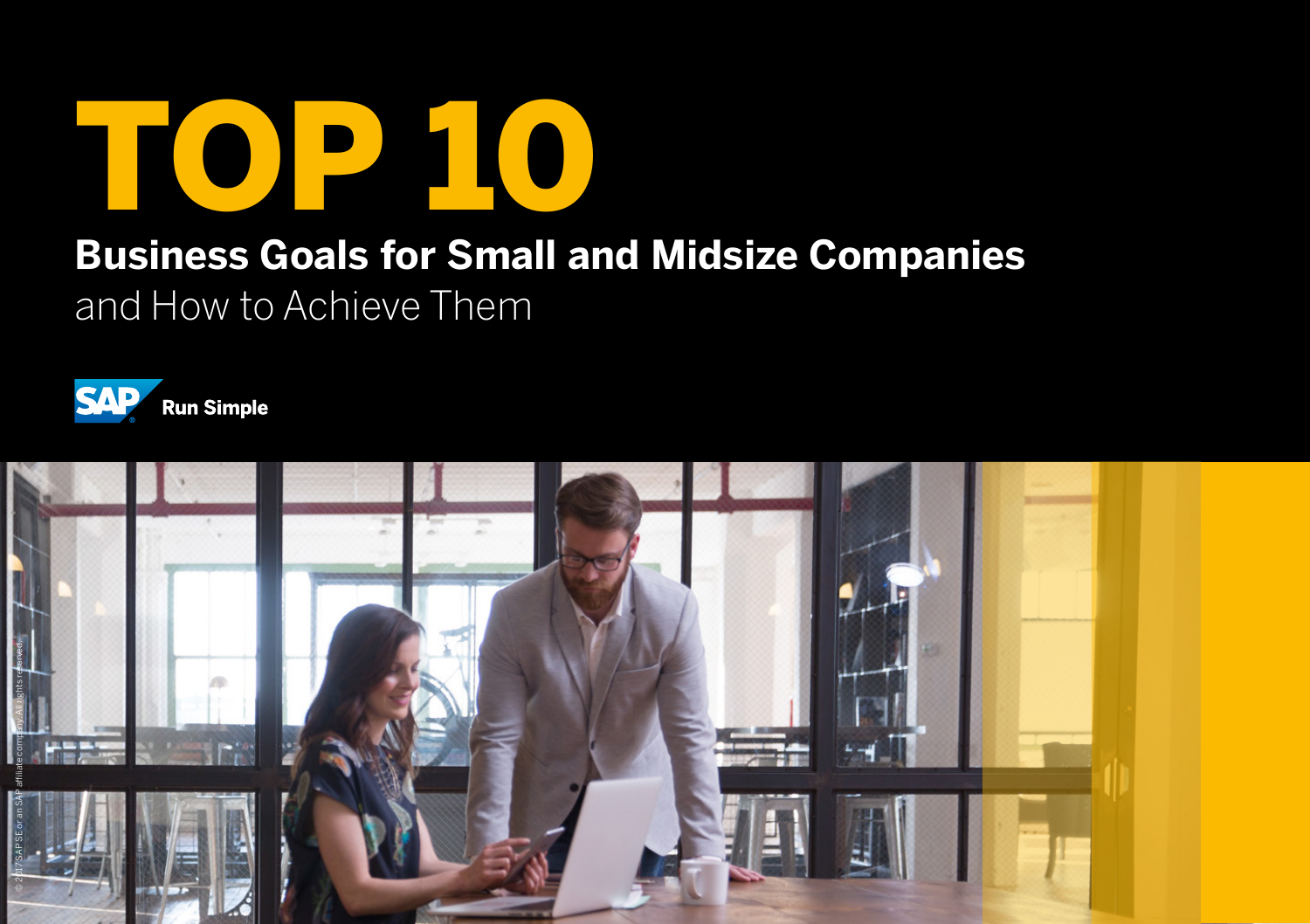Like all businesses, small and midsize companies are facing new challenges and opportunities as they strive to grow their business within the modern digital economy.

Your company can take advantage of the benefits of its size, such as being able to innovate quickly with greater agility and less bureaucracy, while also preparing to scale and expand into new markets with efficient processes, data insights, and technology. The goal is to do all this without losing any of the aspects of your business that have made it great.

Read on to learn the top 10 business priorities shared by small and midsize companies\* and tips on how to achieve them.

\*Source of the top 10 priorities list: "The Next Steps in Digital Transformation: How Small and Midsize Companies Are Applying Technology to Meet Key Business Goals," IDC InfoBrief, January 2017, sponsored by SAP and based on an IDC survey of 3,904 business professionals within companies with between 10 and 999 employees in 13 different countries.

 $\langle$  2/15  $\rangle$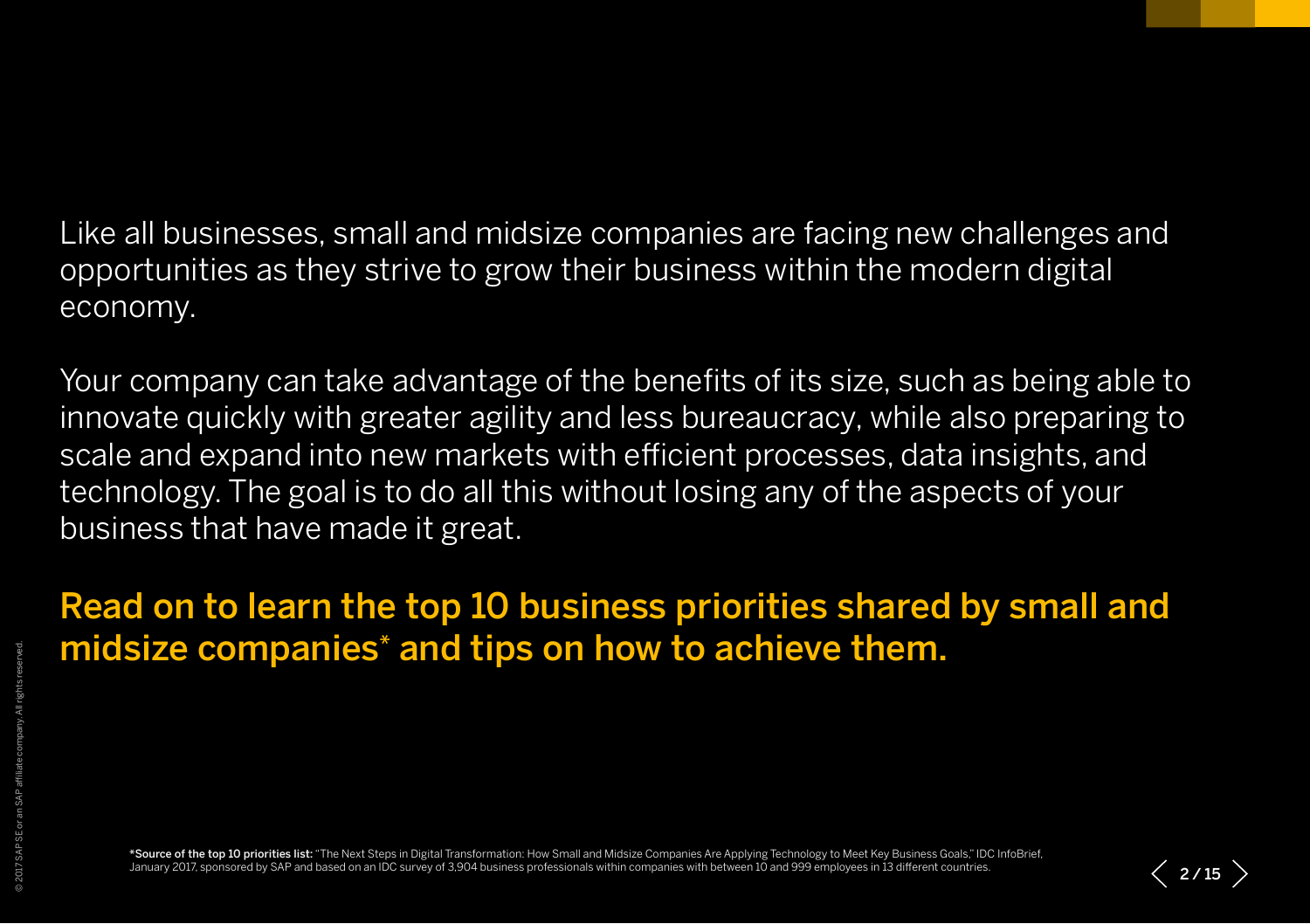# **Top 10** Business Priorities







2 Improve Revenue



**3** Increase Efficiency and Productivity



**4 [Reduce Costs](#page-6-0)** 



**5** Enable Growth While<br>[Maintaining High Quality](#page-7-0)



8 Improve<br>[Cash Flow](#page-10-0)



**9** Increase Staff Retention and Development

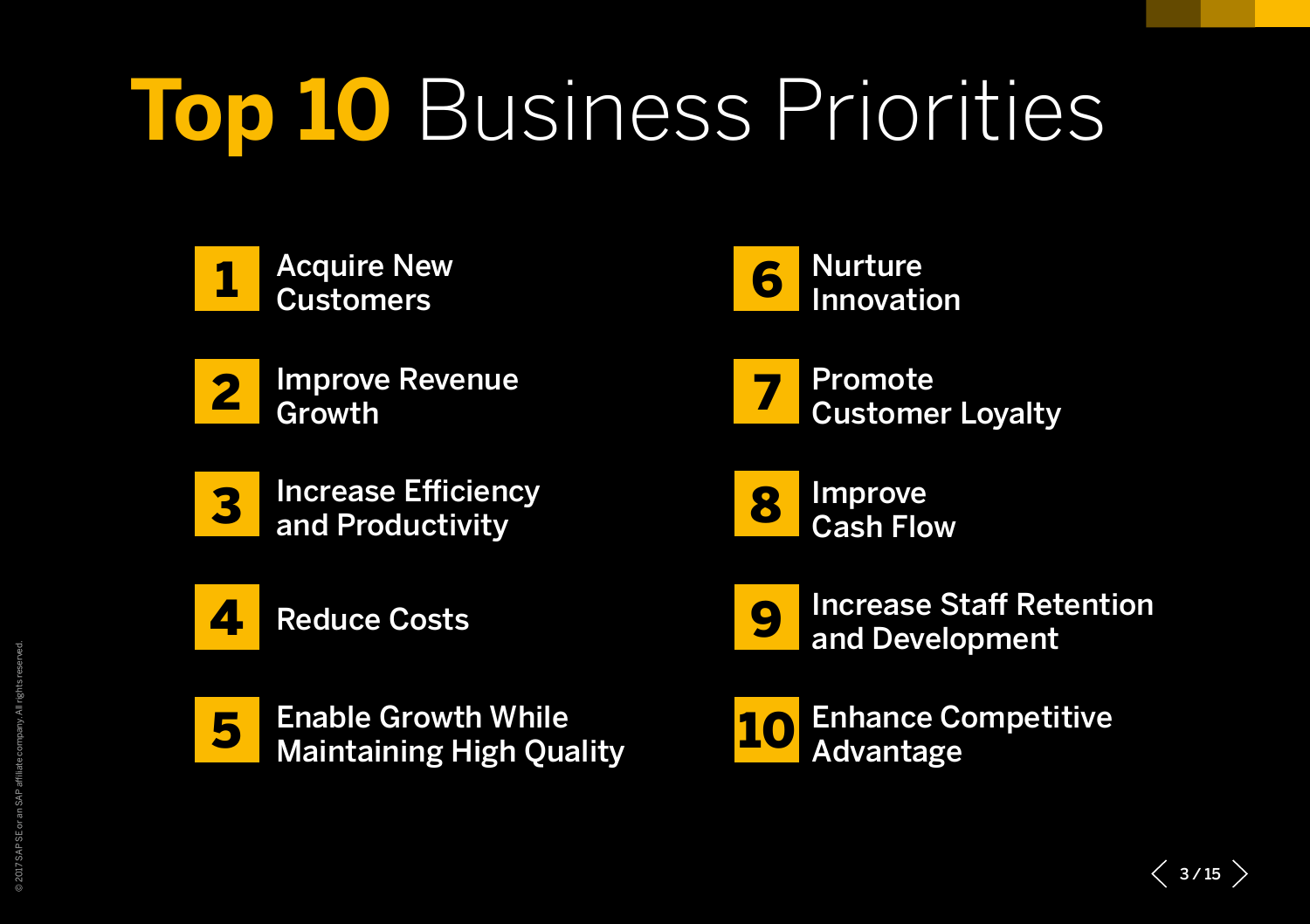<span id="page-3-0"></span>



2 [Revenue](#page-4-0) 

[Productivity](#page-5-0)

3



5



7

[Customer](#page-9-0) 

6



8 [Cash Flow](#page-10-0)

Increase Staff Development

10

### **Acquire New Customers**



**Leverage insights from a variety of sources,**  including online and offline transactions, marketing activities, service interactions, social media, and even data from devices based on Internet of Things (IoT) technology for a complete view of your customer.

**Engage with your customers** where and how they prefer – online or offline, mobile, social, or chat – and deliver consistent experiences through all these touch points.



**Deliver differentiated and contextual experiences**, whether you are selling to consumers or organizations.

| ۰ |  |
|---|--|
| ۰ |  |
|   |  |
| ł |  |
| è |  |
|   |  |

**Harness new technologies** such as machine learning and the IoT to gain intelligence and efficiency in your customer acquisition processes.

**4 SAP Business One® helped us integrate all of our business processes onto a single platform, allowities to analyze data more quickly and from differer** business processes onto a single platform, allowing us to analyze data more quickly and from different angles. This allows us to respond to customer demand much more quickly and accurately than we were ever able to in the past."

Benjamin Sippl, CFO, Mugele Group

Adopting SAP® Hybris® Commerce helped DocMorris N.V. achieve these benefits:

growth through a **10**%responsive online shop

higher conversion rate **3**xin the online shop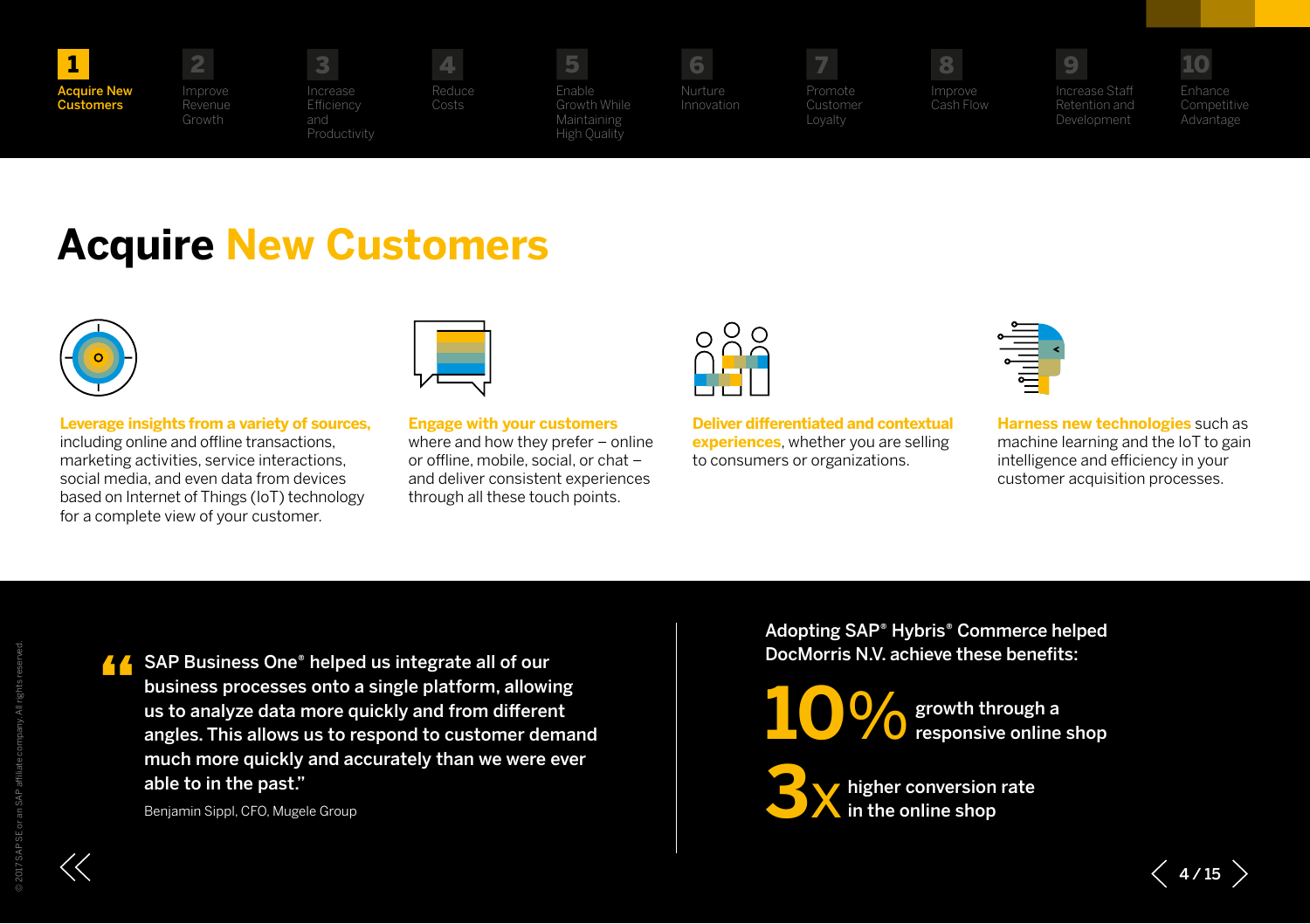<span id="page-4-0"></span>





[Productivity](#page-5-0)



5

6





7

[Customer](#page-9-0) 



[Cash Flow](#page-10-0)

Increase Staff Development

9

10

### **Improve Revenue Growth**



**Gain customer insights using analytics** to provide relevant cross-selling and up-selling opportunities.



**Reduce the risk and cost associated with tackling new market opportunities** by taking advantage of cloud technology that can quickly scale with your business needs.



**Close deals faster** by taking advantage of collaboration technology such as video conferencing and social collaboration platforms.

With SAP Hybris® Commerce Cloud solutions, annie selke achieved:



increase in online revenue **82**%for retail brand

**As an [SAP] Ariba**® Discovery Advantage Plus member, we are able to see and bid efficiently on an unlimited number new opportunities that we previously might have otherwis are able to see and bid efficiently on an unlimited number of new opportunities that we previously might have otherwise missed out on, and we can significantly grow our business with the use of this e-commerce solution."

– Julia Moore, Business Development, Eco Construction and Maintenance Management LLC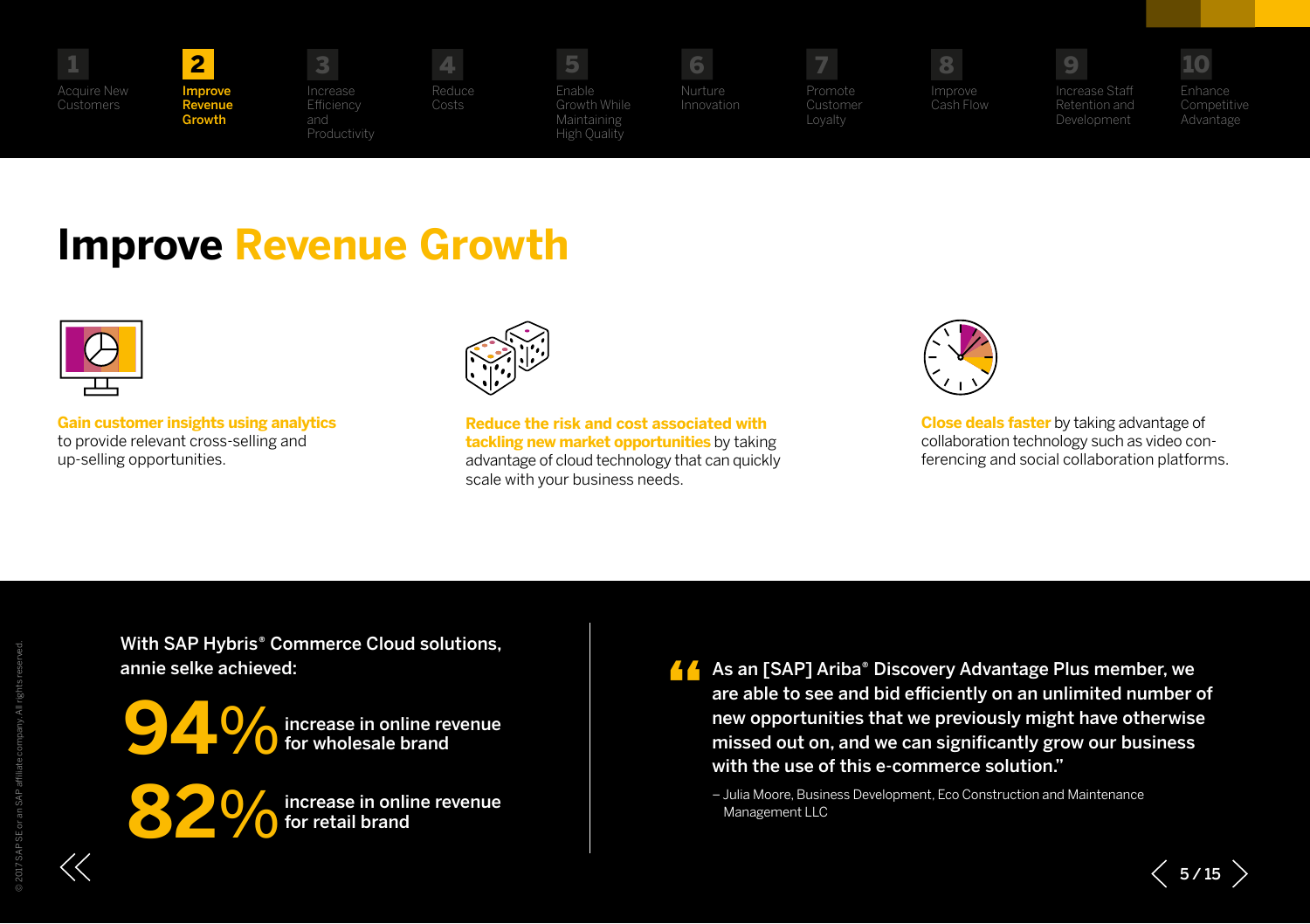<span id="page-5-0"></span>





3

and

5



6

7 Promote



Increase Staff Development

10

### **Increase Efficiency and Productivity**

Costs



**Reduce time spent on administration** with automated workflows that leverage technology based on the IoT and machine learning.



**Access the information you need, quickly and easily,** with in-memory computing solutions providing data updates in real time, so that you can make decisions more quickly. Enhance decision making with real-time reporting in a format that suits you, such as with management dashboards.



**Simplify tasks and streamline processes** by using application technology with built-in, best-in-class business practices.



**Monitor your key performance indicators** across all functional areas of your business in real time to track progress and identify opportunities for improvement.

With the SAP Analytics Cloud solution, CubeServ AG realized:

faster dashboard generation

10x to 100<sub>X</sub> faster uploading,

With SAP Jam™ Collaboration, the average time required to close a deal decreased by **9%,** shaving off about **10 hours** from every deal put together by a team.

Source: "The Total Economic Impact™ of SAP Jam Collaboration," a July 2016 commissioned study conducted by Forrester Consulting on behalf of SAP.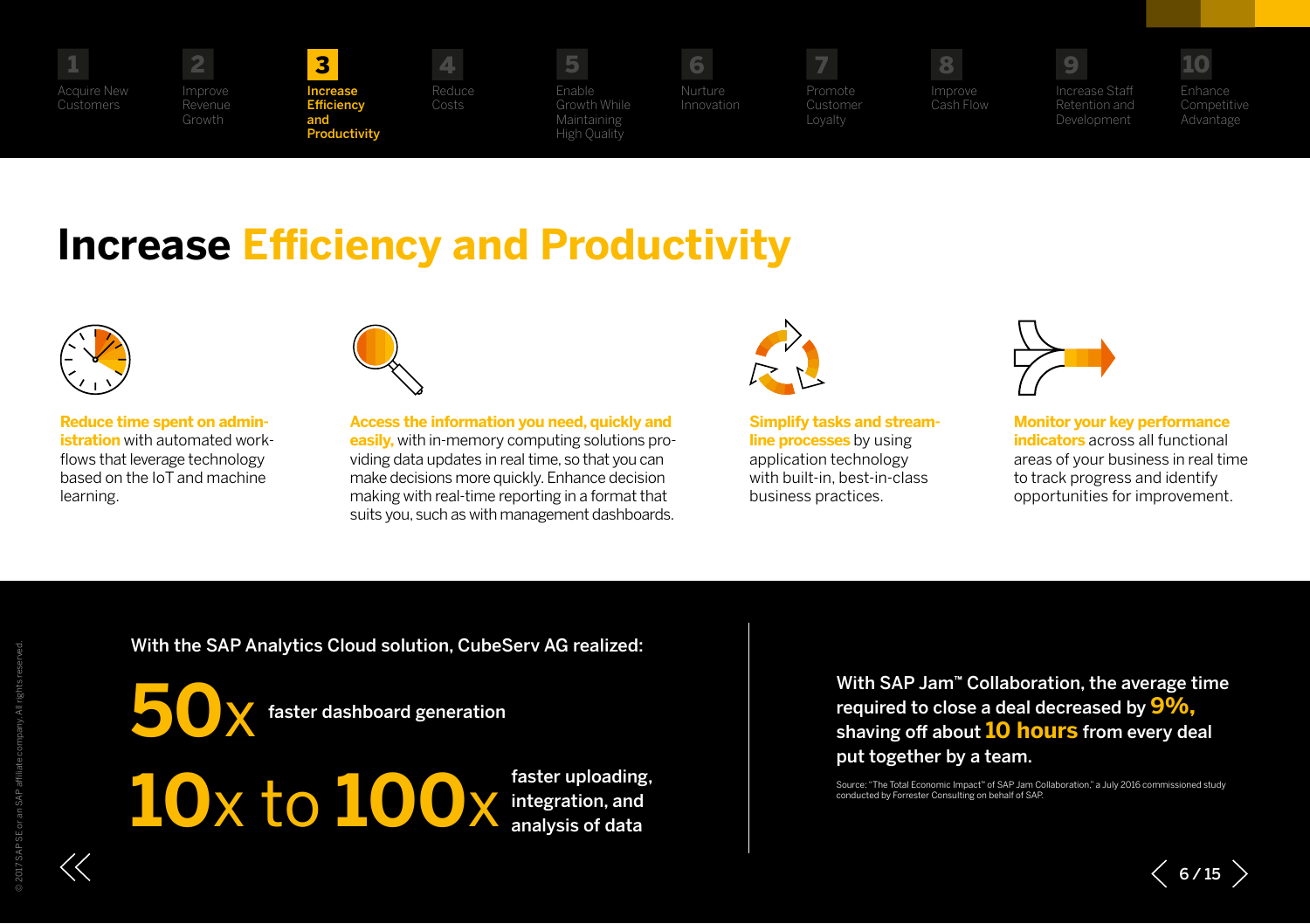<span id="page-6-0"></span>

2



4 Reduce Costs

3



5





7

[Customer](#page-9-0) 



[Cash Flow](#page-10-0)

Increase Staff Development

9

10

### **Reduce Cost**



**Practice strategic sourcing to lower costs** associated with finding and qualifying suppliers by using advanced collaboration tools and business commerce networks.



Use your team members efficiently and **reduce staff overhead** through effective scheduling and by matching your available resources to your needs.



**Improve your supply chain** with visibility across every step of the process by tracking customers' demands, asset utilization, and inventory levels.

**Cut the cost of IT ownership** by purchasing integrated software – such as suite solutions rather than point solutions – so you have less to manage.

Reduction in operating costs for Vectus Industries when the company deployed the SAP S/4HANA® Enterprise Management solution.

**150⁄6**<br>
SAP Analytics (formerly SAP BusinessObjects™ Analytics)<br>
led to <mark>60%</mark> lower costs related to business processes and<br>
second the cost of the cost related repeated tasks or procedures over a three-year period.

> Source: "The Total Economic Impact of SAP BusinessObjects Analytics," an October 2016 commissioned study conducted by Forrester Consulting on behalf of SAP.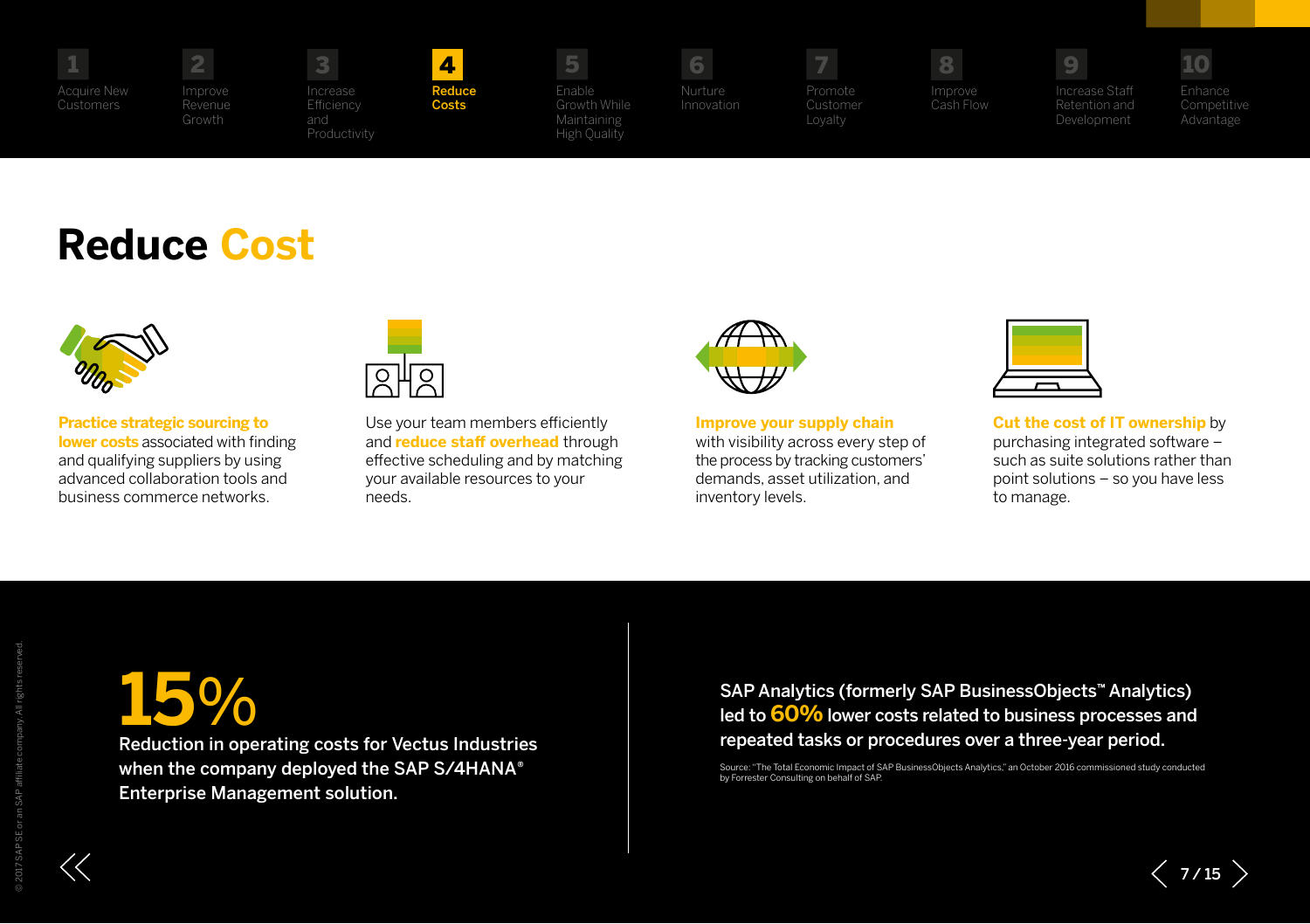<span id="page-7-0"></span>

### **Enable Growth While Maintaining High Quality**



**Develop a technology road map** to support your business growth and help you achieve your digital transformation goals, giving you a competitive edge over companies that aren't as innovative.



**Analyze your performance in real time,** compare actual results against a forecast, and proactively identify areas for improvement.



**Simplify processes by integrating software**  across purchasing, finance, accounting, and the shop floor



When you are expanding internationally, **choose technology from vendors who understand global requirements** such as tax legislation and provide solutions that help you stay compliant.

With the introduction of SAP Business One, we have a 64% improvement in business efficiency. We have established a system to support the growth of Seojin Chemical by standardizing information and managing changes. We have completed all preparations to enter the world market." **"**

– In-Kyu Song, Senior Consultant, Seojin Chemical Co. Ltd.

Adopting the SAP Business ByDesign® solution early helped Living Proof prepare for pain-free growth:

**300%** revenue growth **230%** increase in product line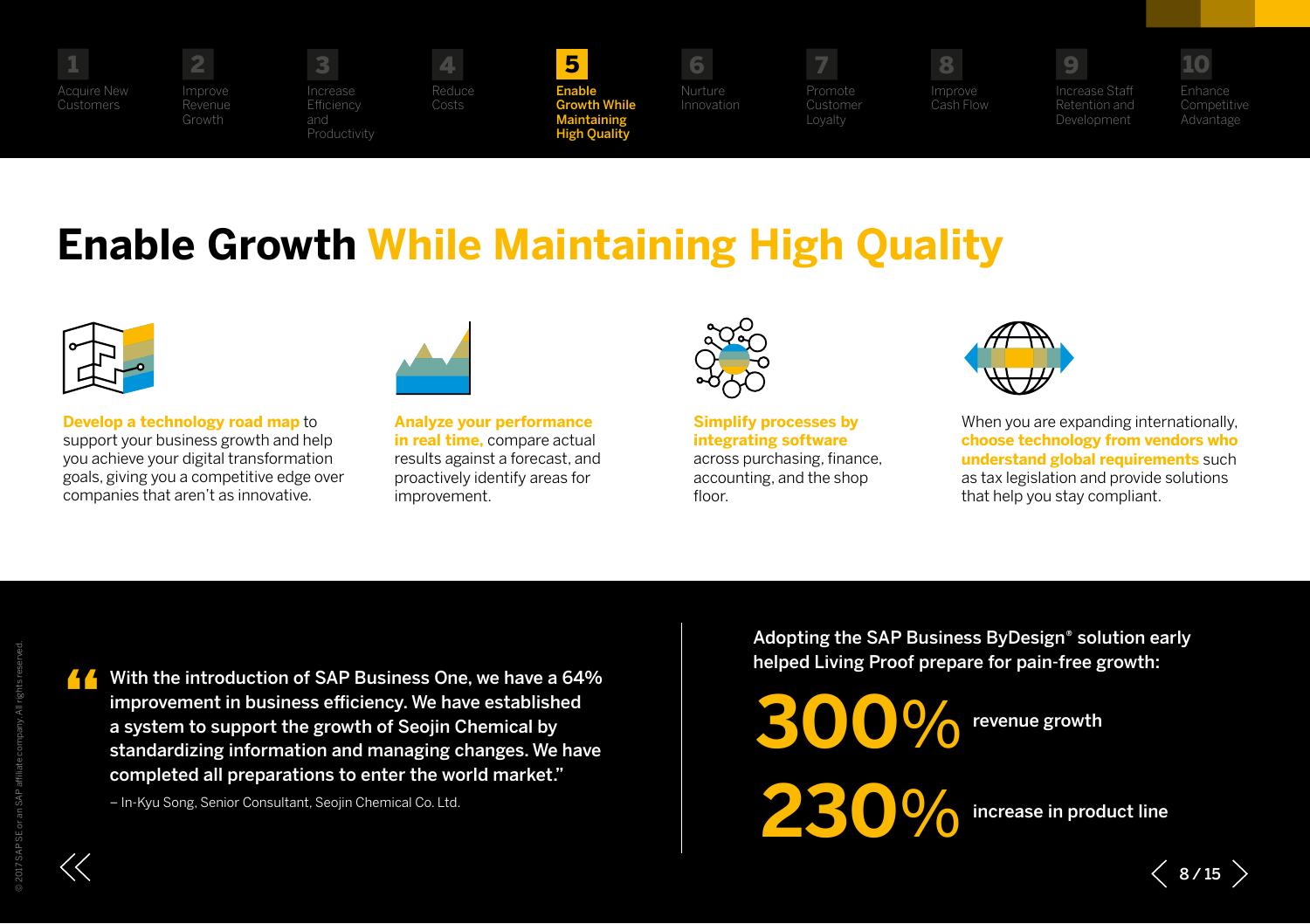<span id="page-8-0"></span>

[Acquire New](#page-3-0)  Customers



2

3



5



6

Innovation

7 Promote



Increase Staff Development

9

 $\langle$  9/15  $\rangle$ 

10

### **Nurture Innovation**



**Leverage analytics for rapid feedback** on what's working and what's not working to ensure that your innovations are moving in a positive direction.



**Facilitate input** from across the organization and across geographical borders, with both internal and external stakeholders such as customers and business partners. Use a range of collaboration tools and platforms to help people share knowledge and ideas.



**Closely monitor new market developments**, including what your competitors are doing, to stay aware of new opportunities.

SAP Business ByDesign multiplies the capabilities of our finance and project teams while improving the efficiency of critical processes and reporting. By reducing the time spent on administration, we can concentrate more on scientific activities that can advance the development of life-saving vaccines." **"**

– Dr. Odile Leroy, Executive Director, European Vaccine Initiative

<sup>1</sup> With SAP Cloud Platform, we are able to bring the Internet of Things to life. Our bots and sensors are making a difference in people's lives and indeed changing the world. That of Things to life. Our bots and sensors are making a difference in people's lives and indeed changing the world. That makes me proud."

– Robin Kearon, SVP Channels & Alliances, Kore.ai

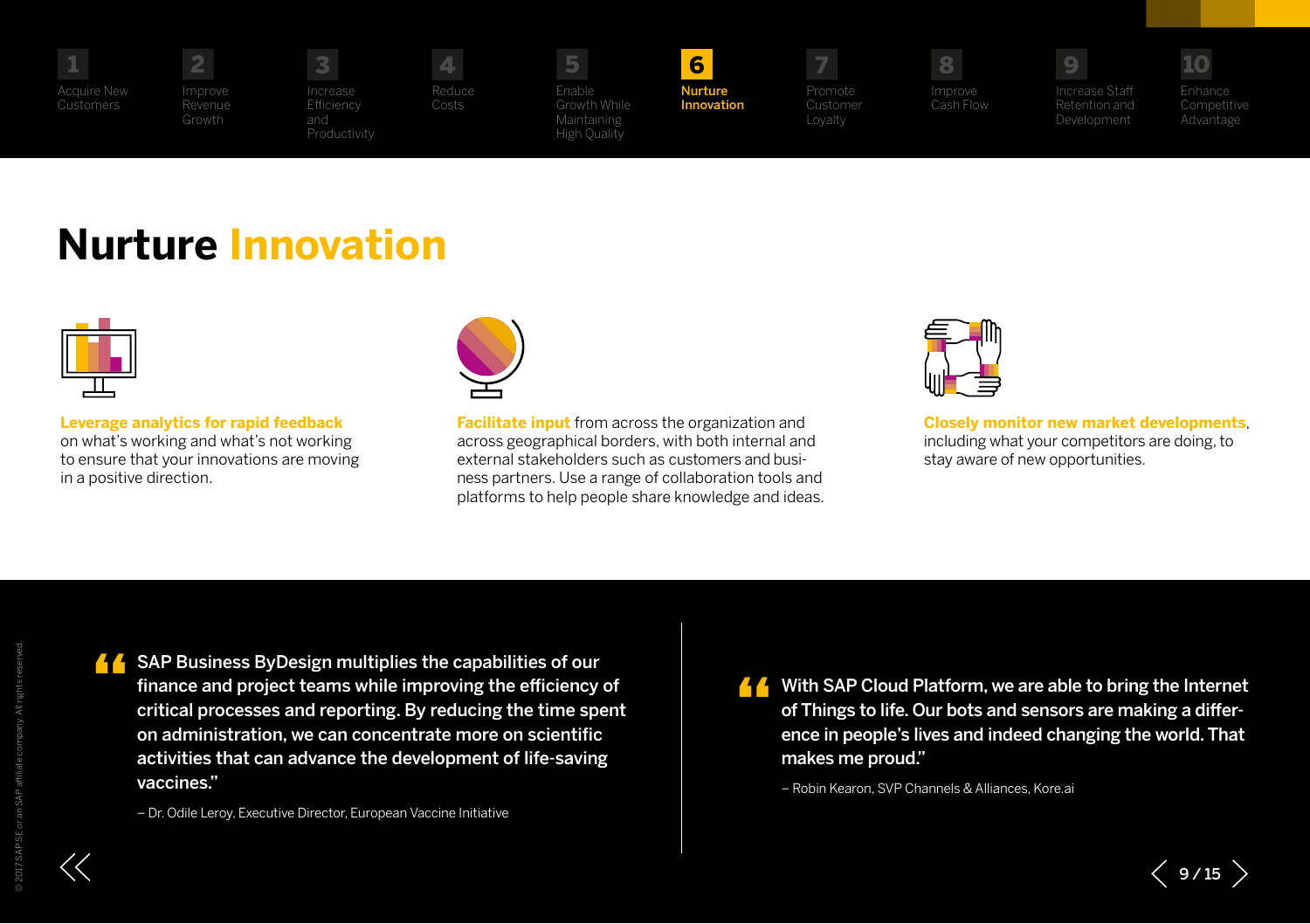<span id="page-9-0"></span>



2 [Revenue](#page-4-0) 



Costs

5



7 Promote Customer

Loyalty



Increase Staff Development

9

10

### **Promote Customer Loyalty**



**Listen to your customers.** Monitor social media conversations and make it easy for people to contact you with issues or feedback.



**Use your loyalty programs to capture more insights** into your customers' preferences so that you can offer relevant and valued promotions.



**Make the after-sale customer experience feel personal** by providing service teams with a comprehensive view of customer details and previous interactions.

**"** With SAP BusinessObjects™ business intelligence solutions, P.N. Gadgil & Sons achieved

**90**% customer satisfaction.

 $\triangle$  SAP Hybris solutions enable us to make use of our customers' buying histories, and SAP Predictive Analytics software guides us to make the right product suggestions that fit their profiles. We use these applications for managing the points program that we provide in our outlets to build customer loyalty."

– Tohru Yami, President, Snow Peak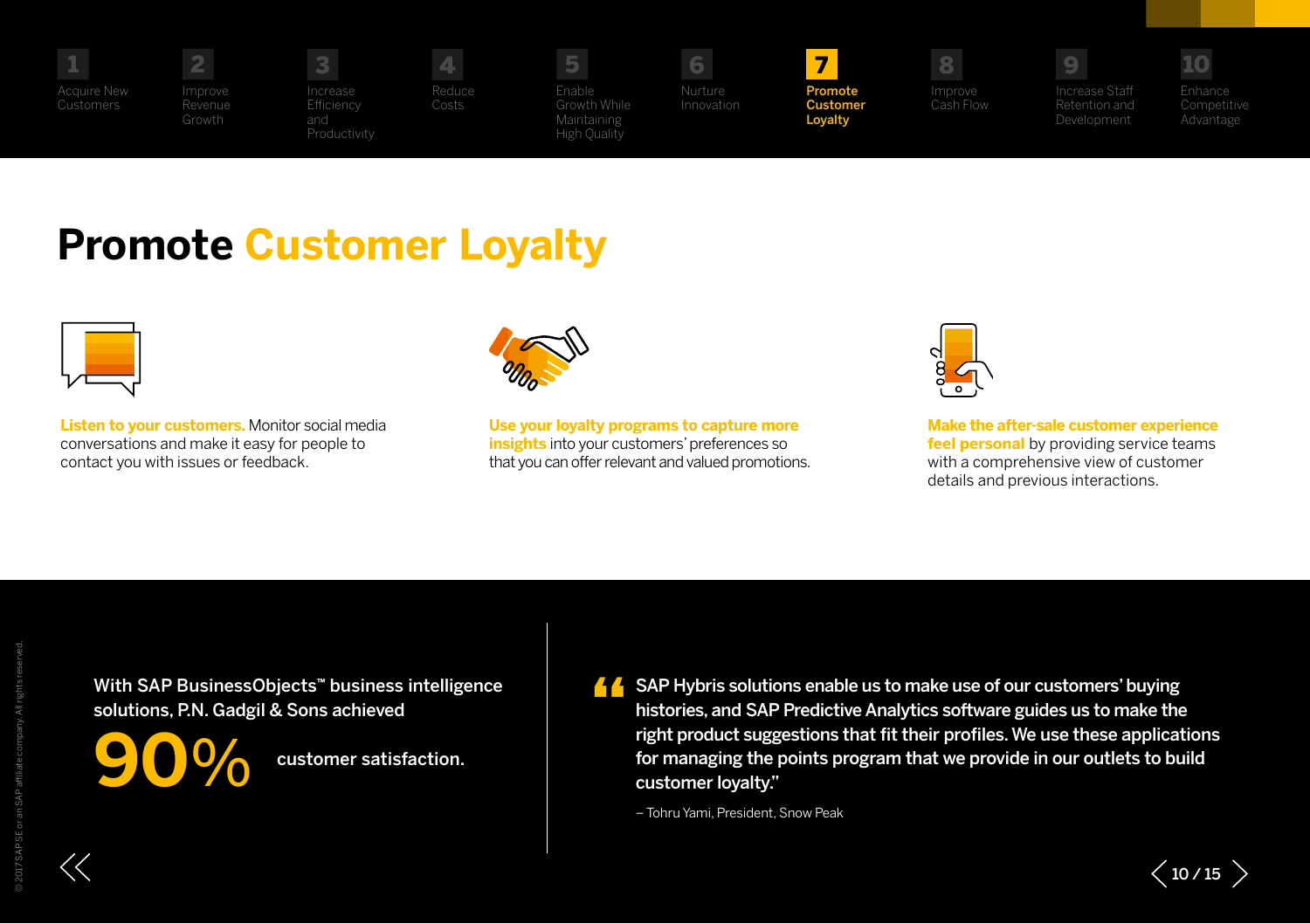<span id="page-10-0"></span>

[Acquire New](#page-3-0)  Customers



2

3





[Customer](#page-9-0) 



Development

10

### **Improve Cash Flow**



**Gain visibility into your operations** to more accurately project required cash buffers.



**Track "cash in and cash out" processes** as they occur so that you can more tightly manage cash flow.

Costs



**Manage your accounts receivable carefully** by establishing a days-salesoutstanding goal, developing clear policies for customer credit, and following up promptly on overdue payments.



**Use data insights** to efficiently manage your staff, supply chain, and production operations, reducing inventory and resource requirements.

#### With SAP S/4HANA, Convergent IS achieved:



**48**%reduction in days sales outstanding



improvement in vendor spend<br>management compliance

**4 Soccer is a purely cash-flow-driven business.<br>Sometimes even when I'm on the field, I've go<br>finances in my head. With SAP Business ByDe** Sometimes even when I'm on the field, I've got finances in my head. With SAP Business ByDesign, I can focus on the game."

– Mario Hamm, Director of Finance, FC Nürnberg e.V.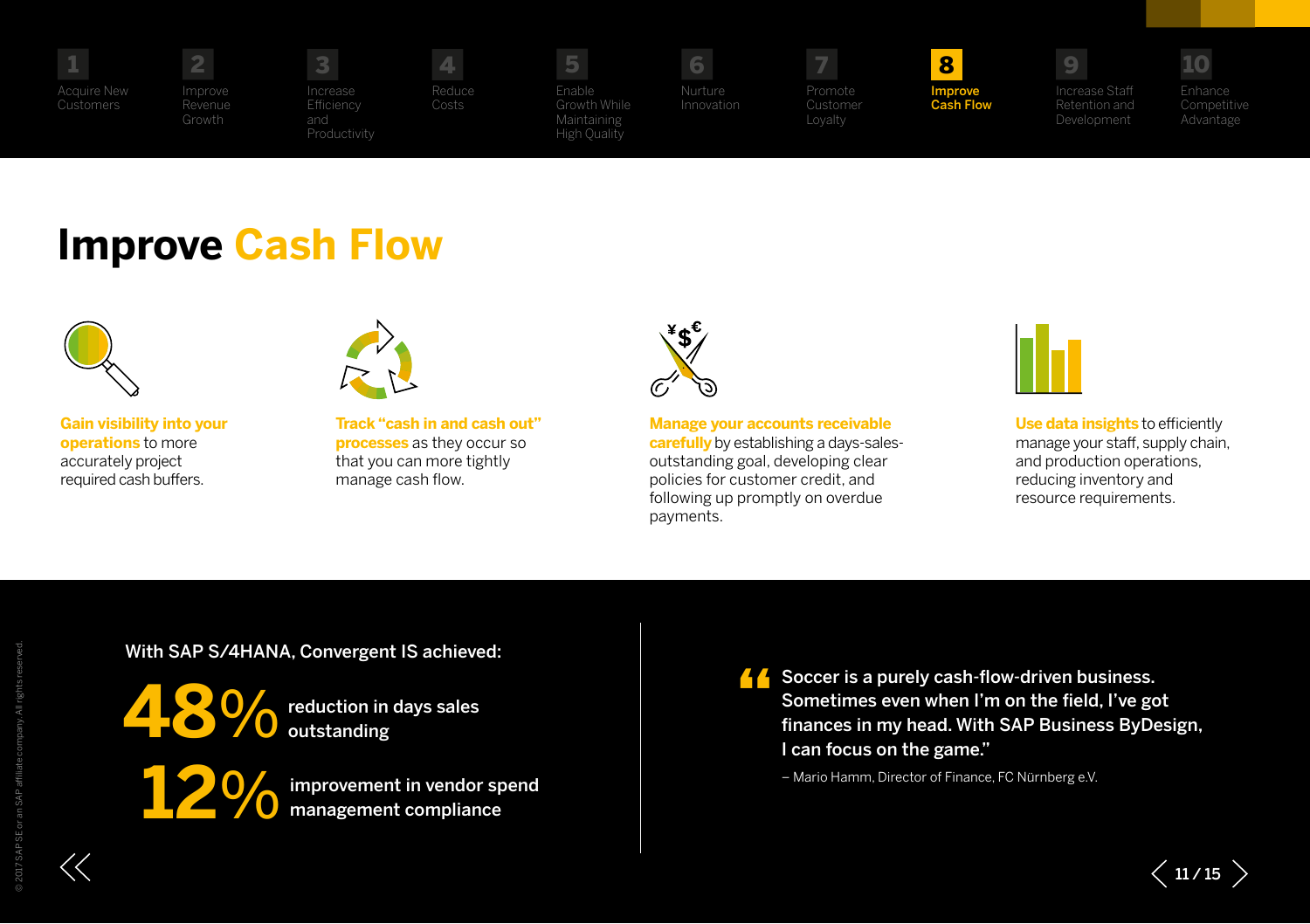<span id="page-11-0"></span>

2



[Productivity](#page-5-0)

Costs





Promote

7

[Customer](#page-9-0) 

8

[Cash Flow](#page-10-0)

Increase Staff Retention and Development

9

[Competitive](#page-12-0) 

10

### **Improve Staff Retention and Development**



**Blend talent management and collaboration** not only to transform the new-hire experience and help employees ramp up quickly, but also to accelerate employee development and career progression.



**Engage employees and motivate them** to perform at their best through ongoing dialog with managers and continuous coaching and feedback.



**Provide clear and compelling career paths** to engage employees and cultivate talent, supported by blended learning opportunities.



**Foster a learning culture**  by increasing collaboration and knowledge sharing between employees, managers, and experts.



**Cultivate talent and develop leadership programs** that are fully integrated with succession planning.

 $\langle$  12/15  $\rangle$ 

**4 By enabling us to track an employee at every stage of their career at BCLC and to follow their development, SAP SuccessFactors<sup>®</sup> <b>100% execute performance evaluation**<br>HCM Suite gives us the tools to improve our success at BCLC and to follow their development, SAP SuccessFactors® HCM Suite gives us the tools to improve our succession rate."

– Wayne Porterfield, Director Talent Management, British Columbia Lottery Corporation

With SAP SuccessFactors solutions, truesign gained:





faster goal definition and alignment<br>execution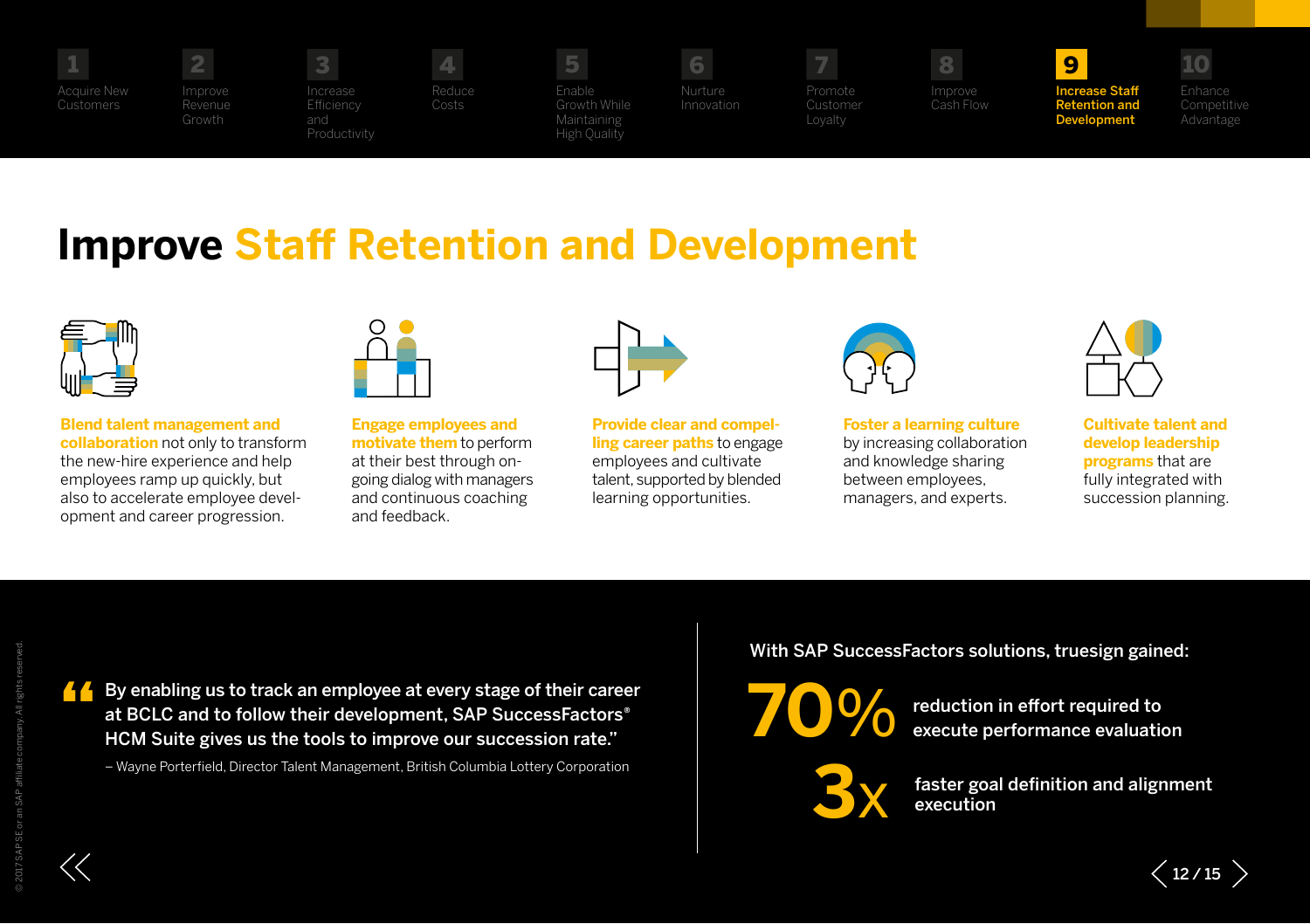<span id="page-12-0"></span>

2 [Revenue](#page-4-0) 



3

[Productivity](#page-5-0)

Costs

5



Promote [Customer](#page-9-0) 

7

8

[Cash Flow](#page-10-0)

Increase Staff Development

Enhance **Competitive** Advantage 10

## **Enhance Competitive Advantage**



**Respond faster to a changing market by using analytics** to track critical information about competitors, prices, and discounts.



**Improve the customer experience** with a collaborative approach that is supported by information sharing across digital business networks.



**Maintain tight cost control** by using realtime analytics to optimize operational processes.



**Disrupt traditional business models** and take your company to the next level by exploiting new opportunities offered by digital transformation.



**Be ready to adapt to changing business models** and ensure that you can scale quickly and flexibly to meet new requirements as your company grows.

 $\ll$ 



– Shawn Richardson, Director of HR and Organizational Development and Training, TranSystems Corporation

We are able to obtain real and reliable data in order to improve our products more scientifically and improve our competitiveness."

– Guo Renyong, Director of IT, Asia Cuanon Technology Shanghai Co. Ltd.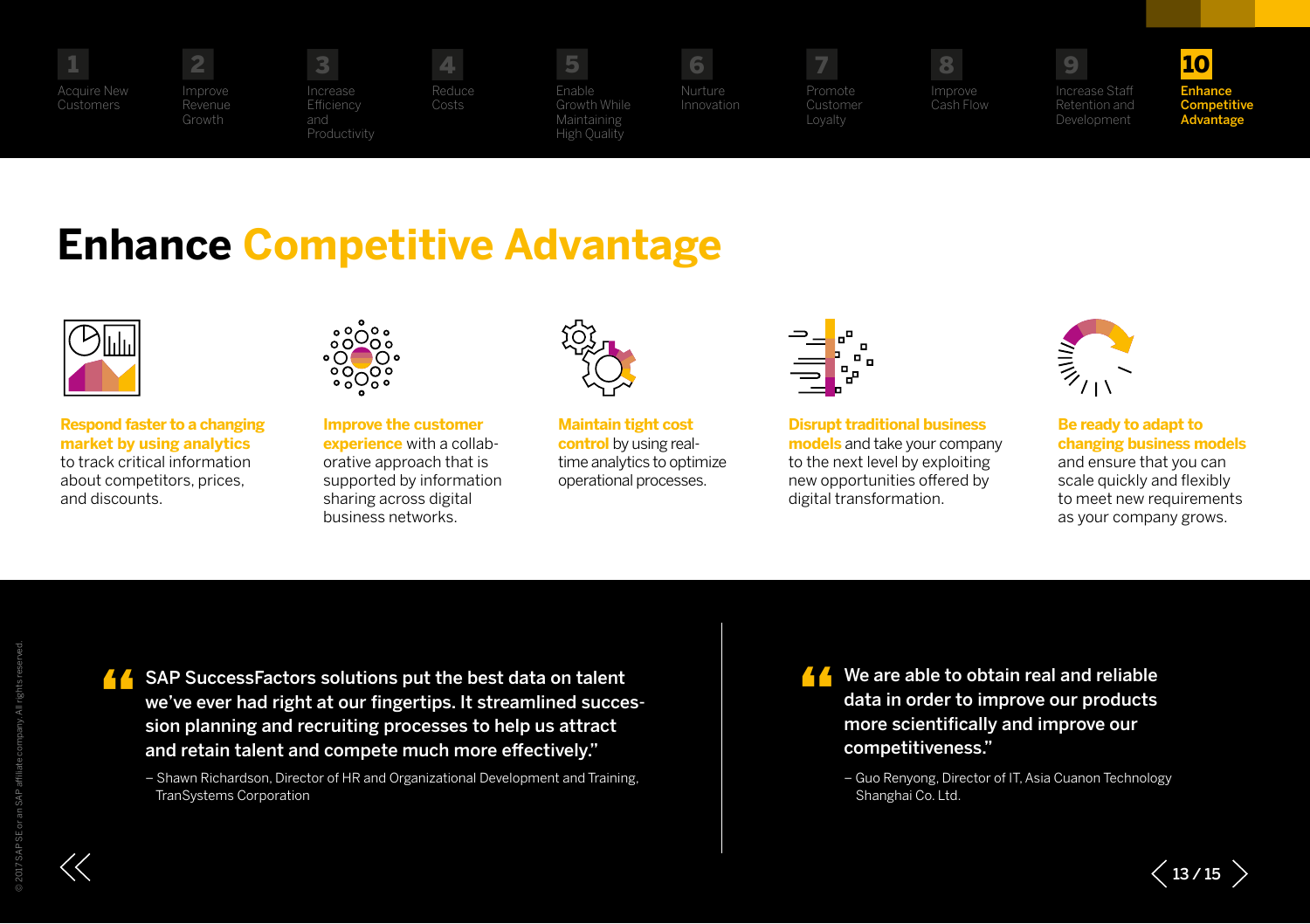

## **Why Do Small and Midsize Companies Choose SAP?**

With SAP software, every function and department can work together to connect processes from across the business, put resources in the right place, and simplify how work gets done. Our solutions help growing businesses like yours stay focused on both getting new customers and retaining the ones you have. And we can equip employees to make informed, in-the-moment decisions, so you can track business performance, outmaneuver competitors, and keep your business moving forward.

You will be ready for the challenges and opportunities ahead – because you'll never outgrow SAP, no matter where your business takes you.



#### Manage your business

Connect every person and process – from finance and expense reporting to procurement and inventory – into an integrated engine that can scale efficiently, control costs, manage compliance, and help your team make the quick decisions required to run your business your way.



#### Engage your customers

Focus the entire organization on creating meaningful customer experiences – giving employees the context they need to adapt each customer interaction to match what each customer needs.



#### Empower your people

Give employees, managers, and your entire HR department the tools to efficiently grow their teams and their own careers – so you can recruit and retain the workforce you need to take your business where you want it to go.



### Improve your decision making

Put decision-driving insights into the hands of your entire team – so they can see what's happening today, anticipate the future, and take smart, in-the-moment actions to keep your business on track for success.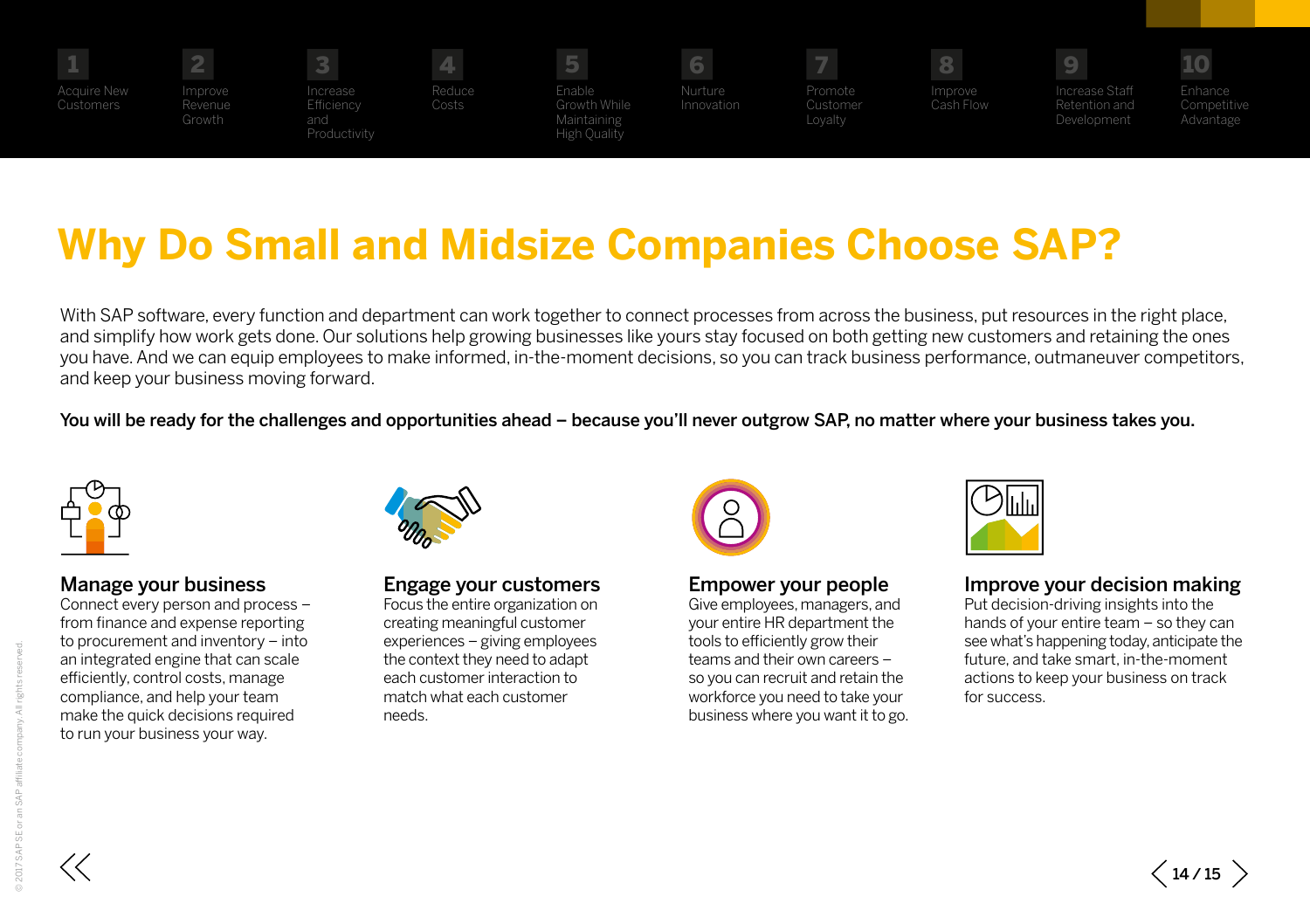| . .                      | -                            | 3                                             | a se            |                                                       |                       |                                |                      |                                                | 10.                                 |
|--------------------------|------------------------------|-----------------------------------------------|-----------------|-------------------------------------------------------|-----------------------|--------------------------------|----------------------|------------------------------------------------|-------------------------------------|
| Acquire New<br>Customers | Improve<br>Revenue<br>Growth | Increase<br>Efficiency<br>and<br>Productivity | Reduce<br>Costs | Enable<br>Growth While<br>Maintaining<br>High Quality | Nurture<br>Innovation | Promote<br>Customer<br>Loyalty | Improve<br>Cash Flow | Increase Staff<br>Retention and<br>Development | Enhance<br>Competitive<br>Advantage |

### **Next Steps**

Contact Your SAP Partner for more information.